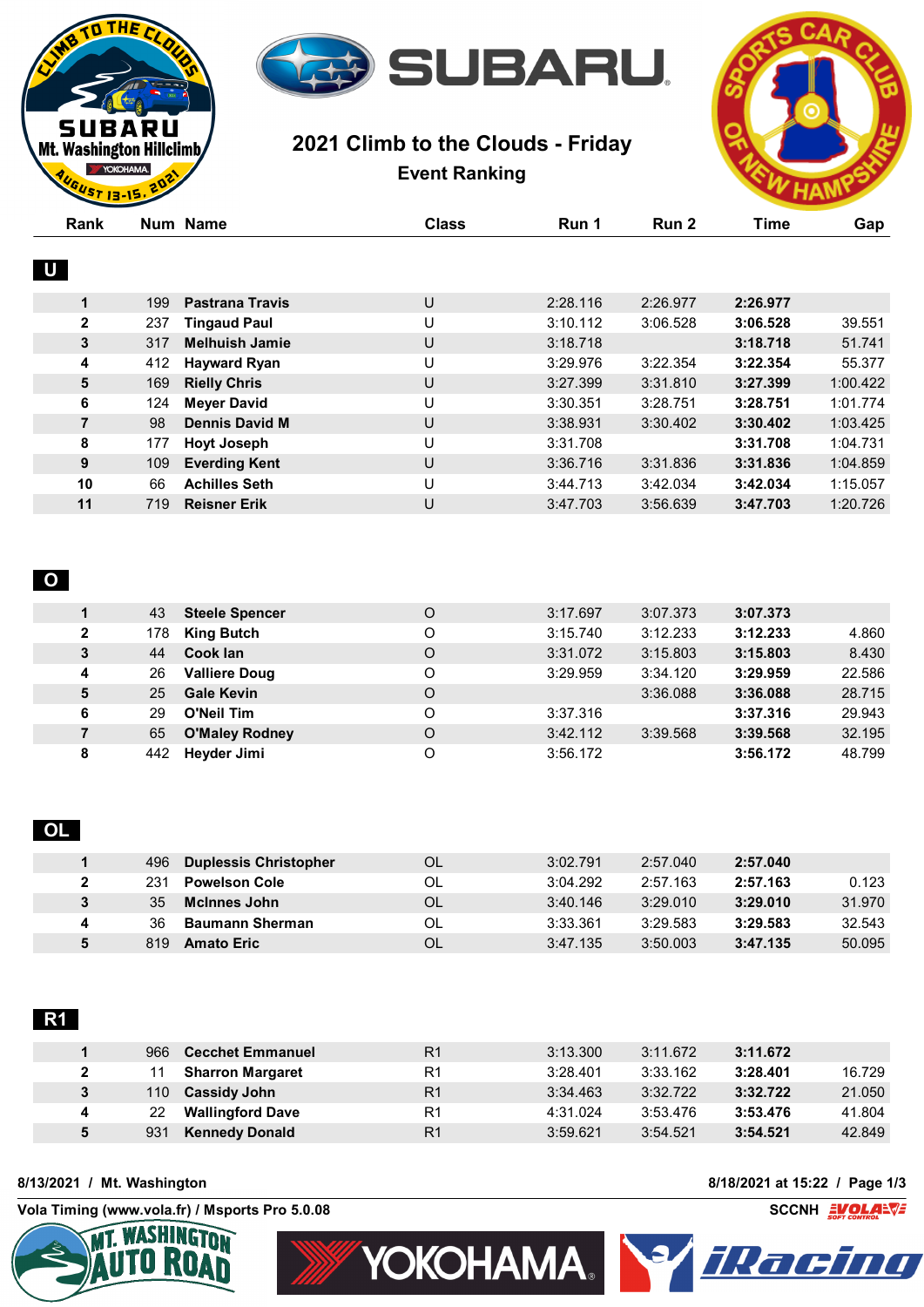







| Rank |     | Num Name                  | Class          | Run 1    | Run 2    | Time     | Gap      |
|------|-----|---------------------------|----------------|----------|----------|----------|----------|
|      | 916 | <b>Denmeade Catherine</b> | R <sub>1</sub> | 3:55.006 |          | 3:55.006 | 43.334   |
|      | 251 | Fouguette Dan             | R1             | 4:36.275 | 4:30.583 | 4:30.583 | 1:18.911 |

## **R2**

|              |     | Dennis Joshua         | R <sub>2</sub> | 3:06.705 | 3:04.913 | 3:04.913 |        |
|--------------|-----|-----------------------|----------------|----------|----------|----------|--------|
| $\mathbf{2}$ | 118 | <b>Potts Erik</b>     | R <sub>2</sub> | 3:34.436 | 3:28.759 | 3:28.759 | 23.846 |
| $\mathbf{3}$ | 32  | <b>Noyes Adam</b>     | R <sub>2</sub> | 3:37.409 | 3:33.426 | 3:33.426 | 28.513 |
| 4            | 786 | <b>Whitsell Jesse</b> | R <sub>2</sub> | 3:42.747 | 3:35.943 | 3:35.943 | 31.030 |
| 5            | 323 | Doyle William         | R <sub>2</sub> | 3:57.999 | 3:47.179 | 3:47.179 | 42.266 |
|              | 320 | <b>Beliveau James</b> | R <sub>2</sub> | 3:52.278 | 3:49.370 | 3:49.370 | 44.457 |

### **HPSS**

|              | 88  | <b>Taylor Don</b>    | <b>HPSS</b> | 3:28.253 | 3:24.659 | 3:24.659 |        |
|--------------|-----|----------------------|-------------|----------|----------|----------|--------|
| $\mathbf{2}$ | 62  | <b>Young Drew</b>    | <b>HPSS</b> | 3:31.220 | 3:30.813 | 3:30.813 | 6.154  |
| 3            | 27  | <b>Goss Brian</b>    | <b>HPSS</b> | 3:36.638 | 3:35.832 | 3:35.832 | 11.173 |
| 4            | 45  | Cota Arlo            | <b>HPSS</b> | 3:37.509 | 3:39.243 | 3:37.509 | 12.850 |
| 5            | 18  | <b>Valliere Dave</b> | <b>HPSS</b> | 3:38.097 | 3:39.815 | 3:38.097 | 13.438 |
| 6            | 119 | Ricker John          | <b>HPSS</b> | 3:47.753 | 3:44.769 | 3:44.769 | 20.110 |
|              | 13  | <b>Malko Paul</b>    | <b>HPSS</b> | 3:55.129 | 4:02.264 | 3:55.129 | 30.470 |

| <b>ME</b> |     |                          |                |          |          |          |     |
|-----------|-----|--------------------------|----------------|----------|----------|----------|-----|
|           | 4   | <b>Greenhaus Charles</b> | <b>ME</b>      | 3:13.768 | 3:21.365 | 3:13.768 |     |
|           |     |                          |                |          |          |          |     |
|           |     |                          |                |          |          |          |     |
| <b>P1</b> |     |                          |                |          |          |          |     |
|           | 174 | <b>Lagemann Ramana</b>   | P <sub>1</sub> | 3:03.829 | 2:56.552 | 2:56.552 |     |
| 2         | 1   | Gottlieb Matt            | P <sub>1</sub> | 3.28197  | 3.13.309 | 3.13.309 | 167 |

|     | <b>Gottlieb Matt</b> | P1             | 3:28.197 | 3:13.309 | 3:13.309 | 16.757   |
|-----|----------------------|----------------|----------|----------|----------|----------|
| 766 | <b>Pocock Caleb</b>  | P <sub>1</sub> | 3:54.236 | 3:49.104 | 3:49.104 | 52.552   |
| 78  | <b>Heath Arthur</b>  | P <sub>1</sub> | 4:06.567 |          | 4:06.567 | 1:10.015 |

| <b>P2</b> |              |    |                      |    |          |          |          |       |
|-----------|--------------|----|----------------------|----|----------|----------|----------|-------|
|           |              | 48 | Wile Jake            | P2 | 3:27.652 | 3:20.276 | 3:20.276 |       |
|           | $\mathbf{2}$ |    | 164 Belperron Pascal | P2 | 3:42.907 | 3:23.073 | 3:23.073 | 2.797 |

**8/13/2021 / Mt. Washington 8/18/2021 at 15:22 / Page 2/3**

**Vola Timing (www.vola.fr) / Msports Pro 5.0.08 SCCNH SCCNH SCCNH** 



YOKOHAMA. YARET LILI